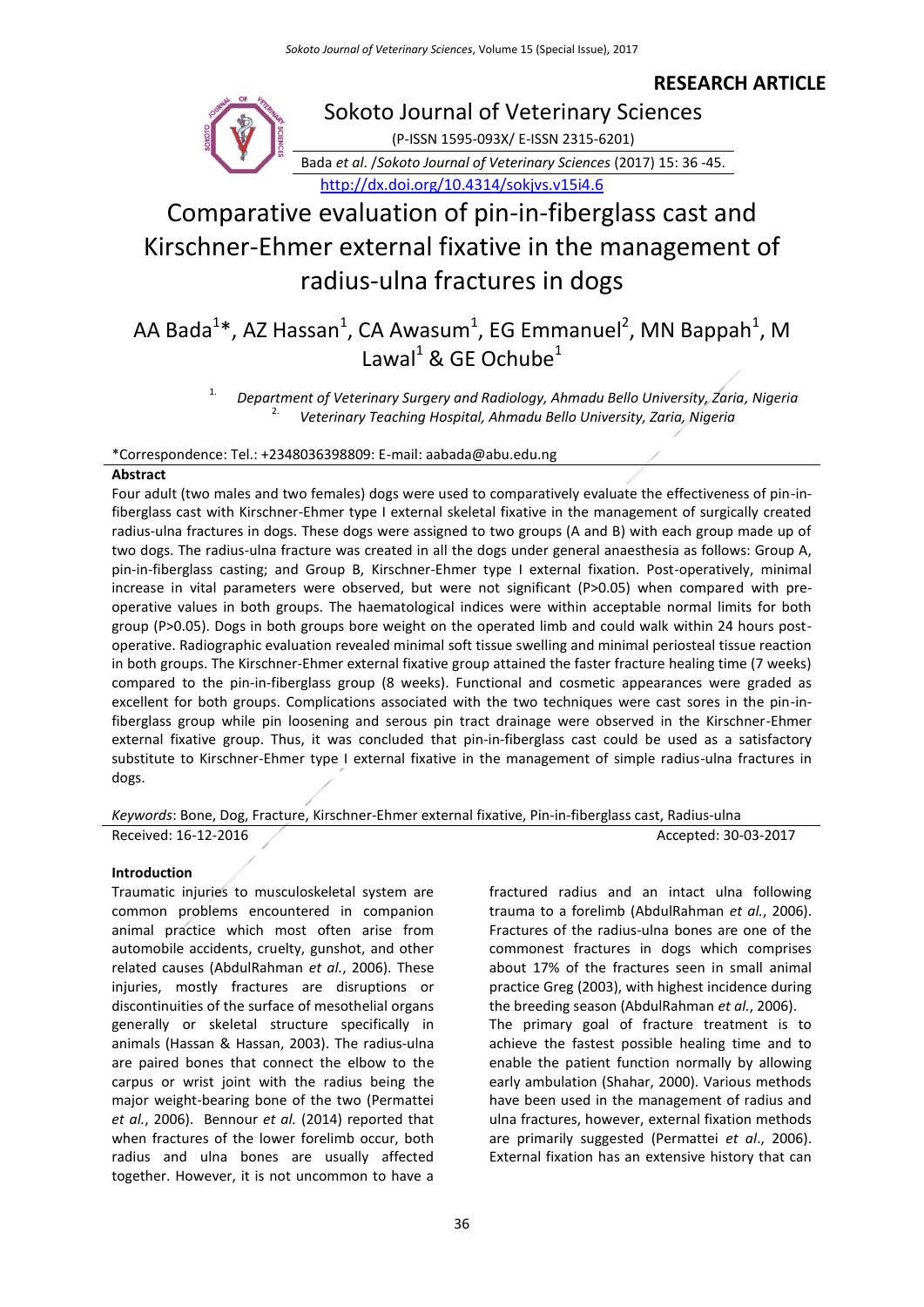be traced back to the days of Hipocrates (Hernigou, 2016) and despite the advances in technology and metallurgy, modern principles of external fixations are still based largely upon its earlier predecessors (Paul, 2003). An amazing variety of fixators are available throughout the world, mostly developed for human use. Because of their size and cost, most are not practical for veterinary use, although some are adaptable, especially those designed for hand or forearm use in humans (Permattei *et al*., 2006). The main components of an external fixator include fixator pins, connecting bars, and clamps (Bini & Syam, 2014). Replacement of conventional clamps and connecting bar system with other materials which may offer significant advantages in the clinical application of external skeletal fixation have been evaluated (Permattei *et al*., 2006). These types of system help reduce the cost of the apparatus, which is always a consideration in veterinary orthopedics.

The aim of this study was to comparatively evaluate the effectiveness of pin-in-fiberglass cast and Kirschner-Ehmer Type I external fixative in radius-ulna fractures stabilization in dogs through the evaluation of clinical and radiographic outcomes.

#### **Materials and Methods**

#### *Study animals*

The conduct of this research was approved by the Ethical Committee on Animal Use and Care of the Ahmadu Bello University, Zaria with reference number ABUCAUC/2016/031. The study was conducted in the Department of Veterinary Surgery and Radiology, Ahmadu Bello University, Zaria, Nigeria. Four clinically healthy Nigerian indigenous dogs of same age (ten months) and different sexes were used for this study. The dogs weighed between 9 and 11 Kg. The animals were acclimatised for a period of 8 weeks during which physiological vital parameters (temperature, pulse rate, and respiratory rate) and haemogram of all the animals were obtained as baseline data. The animals were divided into two groups (A and B) and each group comprised of two dogs; a male and a female. Group A dogs underwent pin-infiberglass cast technique and group B dogs underwent Kirschner-Ehmer type I external skeletal fixation technique.

The animals were sedated using atropine sulphate injection 0.1% (Amopin® Yanzhou Xierkangtai Pharma Ltd, China) (0.02 mg/kg) intravenously (IV) and chlorpromazine hydrochloride injection 2.5% (Pauco Chlorpromazine HCL Injection<sup>®</sup>, Pauco Pharmaceutical Ltd, Nigeria) (4 mg/kg) IV and the surgical site (elbow to carpus) was shaved and scrubbed with soap, water and 0.05% chlorhexidine. Following this, general anaesthesia was induced with thiopental sodium 10% (15

mg/kg) IV. The dog was then intubated with appropriate sized endotracheal tube post induction to maintain patent airway. Ketamine Hydrochloride (22 mg/kg) (Pauco Ketamine Injection® , Kwality Pharmaceutical Ltd, India) intramuscularly was employed for maintenance of anesthesia.

A closed radius-ulna fracture was created in all the dogs as described by Marturano *et al. (*2008) using a modified Marturano fracture device. The modified Marturano fracture device was constructed like a guillotine manually operated without any electrical component. It has a heavy striker with a blunt rectangular tip made of steel covered with rubber pad. The area extending from the wrist joint to the elbow joint of the right fore limb was padded using a sterile surgical drape. The limb was held to the device by two assistants. An external blow using the striker of the device was then manually dropped from a height onto the mid-section of the forearm over the radius and ulna bones without violating the skin to create closed, complete fractures of the radius and ulna. Two standard radiographic views (anteriorposterior and lateral) were taken to verify the fractures generated.

#### *Surgery*

The fracture manipulation, and reduction were carried out as described by Ann & Dianne (2005). In the pin-in-fiberglass cast group, two threaded positive profile transfixation pins each (fully threaded pin, Shanz Screw 3.5 x 200 mm, stainless steel, Asco, India) were drilled using an electrical drill (at < 150 rotation per minute) cranio-caudally into the proximal and distal fracture segments of the fractured radius-ulna bones at about 30 degrees to exit the skin at the opposite side (Plate I). Orthopedic cast padding was then applied in double thickness (Plate II) which was overlaid with Fiberglass cast material (Perfect Cast® Hospital and Home Care UK) fenestrating the protruding transfixation pins until the whole length of the projecting transfixation pins have been incorporated and covered by the cast. The cast extended from proximal radius to distal radius (Plate III). For the Kirschner-Ehmer type I external skeletal fixation group, the application of the fixator was done as described by Permattei *et al. (*2006). The most proximal and distal positive profile transfixation pins (Front threaded pin, Shanz Screw 3.5 x 200 mm, stainless steel, Asco, India) were drilled cranio-caudally first into the proximal and distal segments of radius-ulna bones at about 35 degree without exiting the skin in the opposite side (Plate IV). A single connecting bar (Connecting Rod 4.0 mm x 300 mm, Asco, India) was then loosely attached to the pins using the clamps (Small Single Pin Clamp 4.0 x 3.5 mm) with the remaining number of "open" clamps in the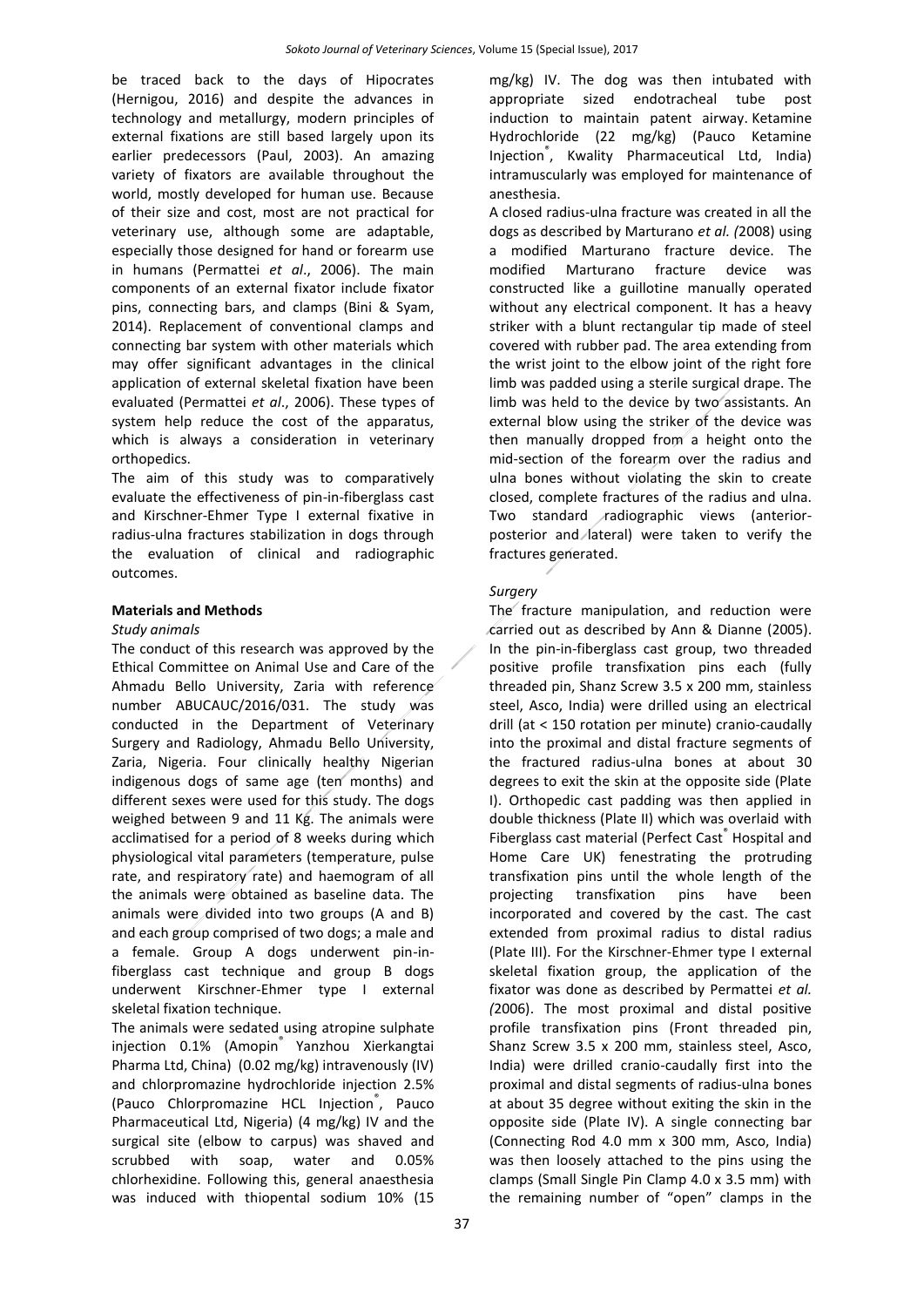

**Plate I**: Four transfixation pins inserted into the fracture segments in a cranio-caudal direction exiting the skin at the opposite side



**Plate III**: Fiberglass cast applied unto the cast padding fenestrating and incorporating the pins

middle (Plate IV). The fractures were then reduced and the two end clamps tightened. The remaining two fixation pins were then drilled through the open clamps into the fractured bones and the construct tightened adequately (Plate V). Immediately after surgery, Elizabethan collar was applied on the dogs and a compression bandage, similar to a modified Robert-Jones bandage was applied on the operated limb for both groups to



Plate II: Orthopedic Cast padding applied on the limb fenestrating the protruded pins



**Plate IV**: The most proximal and distal transfixation pins inserted obliquely first and connected to a cross bar by clamps (arrows)

protect fixative and to minimise postoperative swelling (Plate VI).

Postoperatively, Diclofenac sodium injection (4mg/kg) (Diclowin®, Chupet Pharm. Ltd, China) was given for 5 days to relieve pain. Procaine penicillin injection (20,000 IU/kg) (Gossipain® Shanxi Federal Pharmaceutical Ltd., China) and Streptomycin (20mg/kg) (Paulio® Shandong Reyoung Pharmaceutical Ltd., China) were given for 7 days.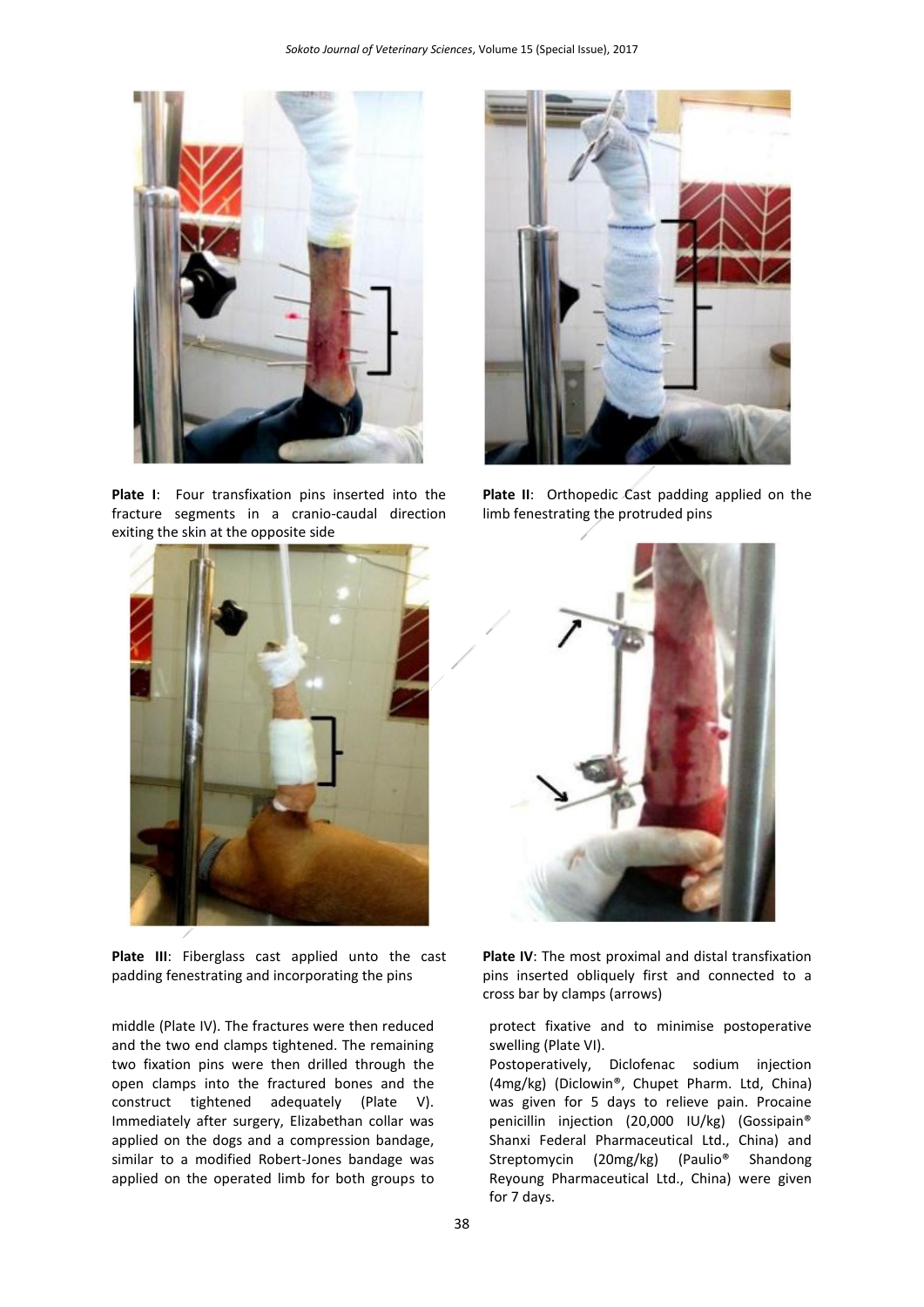

**Plate V**: The middle pins inserted through the remaining two open clamps (arrows) and connected to the bar with clamps

#### *Clinical evaluation*

Physiological vital parameters of rectal temperature, respiratory rate, and pulse rate were monitored daily throughout the duration of fracture healing. Haemogram for each dog was evaluated at weekly intervals. Time of first weight bearing was noted and lameness was assessed at weekly intervals and graded as present or absent. The fractured limbs were radiographed and repositioning was checked for alignment and success of the reduction was evaluated as described by Gian *et al. (*2009). The reduction was considered to be excellent if there was 100% stump contact with absence of axial deviation; good, if there was stump contact between 50% and 100% and /or axial deviation not >10°; sufficient, if there was stump contact between 10% and 50% and/or axial deviation not>30 $^{\circ}$ ; Insufficient, if stump contact < 10% and/or axial deviation  $>30^{\circ}$ . The radiograph of the fractured limb was repeated after every two weeks intervals. The condition of the fracture callus formation was evaluated during the postoperative period and bone healing was evaluated, and radiographic results graded as described by Gian *et al.* (2009). Early complications were noted and categorized as described by Gian *et al. (*2009). Complications were considered to be minor if they were managed without additional procedures under general anesthesia, and were considered to be major if they required additional procedures or substantial modification under general anesthesia. The fixators were removed when the fractures were determined to have



**Plate VI**: A modified Robert-Jones bandage applied on the operated limb overriding the fixative to protect it and to minimize postoperative swelling

healed and the functional and cosmetic results were evaluated, and clinically graded as described by Fox *et al. (*1995). They were graded as excellent if the limb is functionally normal and similar in appearance to the contralateral normal limb; good if the limb showed slight lameness only after extensive exercise, or minor difference from the contra lateral normal limb; fair if the limb showed slight to moderate lameness but consistent weight bearing, or noticeable difference from the contra lateral normal limb, or poor if the animal showed non-weight bearing lameness, or marked, disfigured alteration from the contralateral normal limb.

#### *Data analysis*

Physiological parameters and hematological values were summarised and presented in graphs, while radiographs are presented in pictorially.

#### **Results**

The post-operative mean value of the vital parameters for both groups showed a slight deviation from the pre-operative mean values (Figure 1, 2 & 3). There was an immediate rise in mean rectal temperature which was observed to reach a peak of  $39.50 \pm 0$  on day 2 for the pin-infiberglass group and 39.25  $\pm$  0.07 on day 4 for Kirschner-Ehmer external fixative group. Postoperative fluctuation in the mean pulse rate and respiratory rate values in the two groups coincided with the changes observed in the mean rectal temperature for both groups. The differences in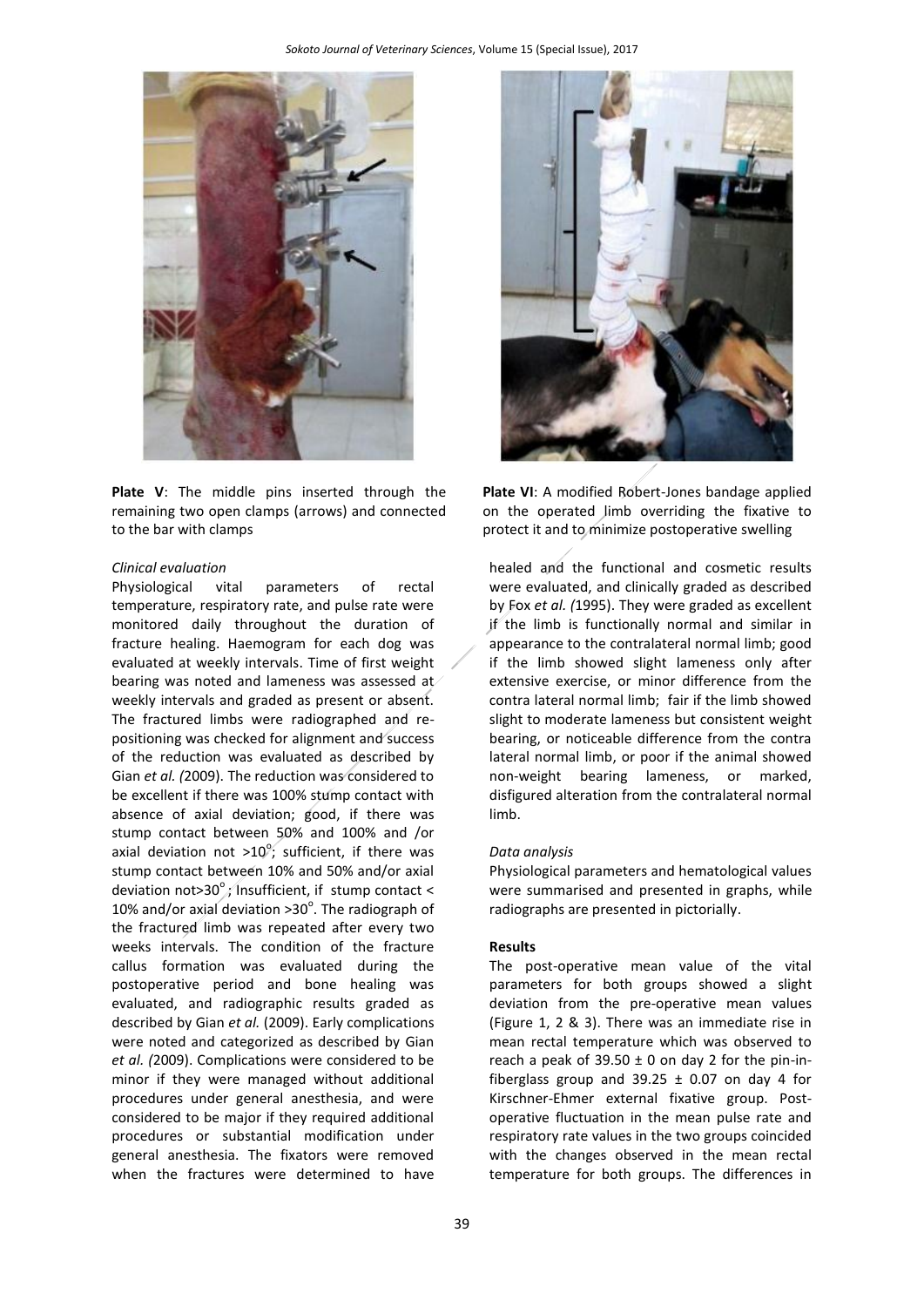

**Figure 1**: Mean pre- (Day 0) and post-operative temperature change in the Pin-in-fiberglass and Kirschner-Ehmer external skeletal fixation groups

the vital parameters between both groups was not statistically significant (p>0.05). The mean packed cell volume (PCV) of the pin-in-fiberglass cast group (Figure 4) decreased slightly from  $38.5 \pm$ 0.5 on the day of surgery to  $37 \pm 0.1$  on day 7 postoperative. By week 4 post surgery, the PCV of the group had risen to  $38 \pm 0.5$  which was maintained within a normal range until the termination of the study. The Kirschner-Ehmer external fixative group also showed a slight drop in mean PCV (Figure 4) from 37.5  $\pm$  1.5 on the day of surgery to 36.5  $\pm$  1 on day 7 post-surgery. Improvement in the mean PCV of the group was noticed at week 4 postsurgery with value at  $37.5 \pm 1$  which was maintained within the normal range until the termination of the study. A sharp rise in mean WBC was noticed in both groups within the first 7 days post-surgery from the initial values on the day of surgery (Figure 5). However, in all the groups, this increase in the mean WBC was short

lived as a decline in the mean WBC was later noticed which stabilised at week 4 to a normal range which remained stable within this normal range until the termination of the study. The differences in the haemogram values between both groups was not statistically significant (p>0.05). Fractures in dogs of both groups were closed, transverse with minimal spikes and chips except for one dog in the Kirschner-Ehmer external fixative group (group B) in which the fracture was distal one-third. Immediate post-operative radiograph showed that fracture reduction was achieved in all the dogs of both groups and were graded as good (Gian *et al.*, 2009) (Plate VII & VIII). Post-operatively after anaesthetic recovery, all the dogs in both groups abducted their limbs. However, the mean time of first ground contact with the fractured limb post-surgery was noted



**Figure 2**: Mean pre- (Day 0) and post-operative pulse rate of the Pin-in-fiberglass and Kirschner-Ehmer external skeletal fixation groups





subsequently for all the animals. The mean time for first weight bearing on the operated limbs by the dogs was  $1 \pm 0$  and  $1 \pm 0$  days for pin-infiberglass, and Kirschner-Ehmer external fixative, group respectively. One week post-operative, the animals in the pin-in-fiberglass cast group were able to bear partial weight on the fractured limb with a display of moderate lameness and at week 5 post-operatives. The dogs were able to bear full weight and run with the operated limb with slight lameness. In Kirschner-Ehmer external fixative group also, the dogs were also able to bear weight on the fractured limbs with a display of slight lameness after a week post-operative and at week 4 post-operative. The animals in this group were able to run with the fractured limb accompanied with slight lameness except for one dog which showed moderate lameness. The fixatives were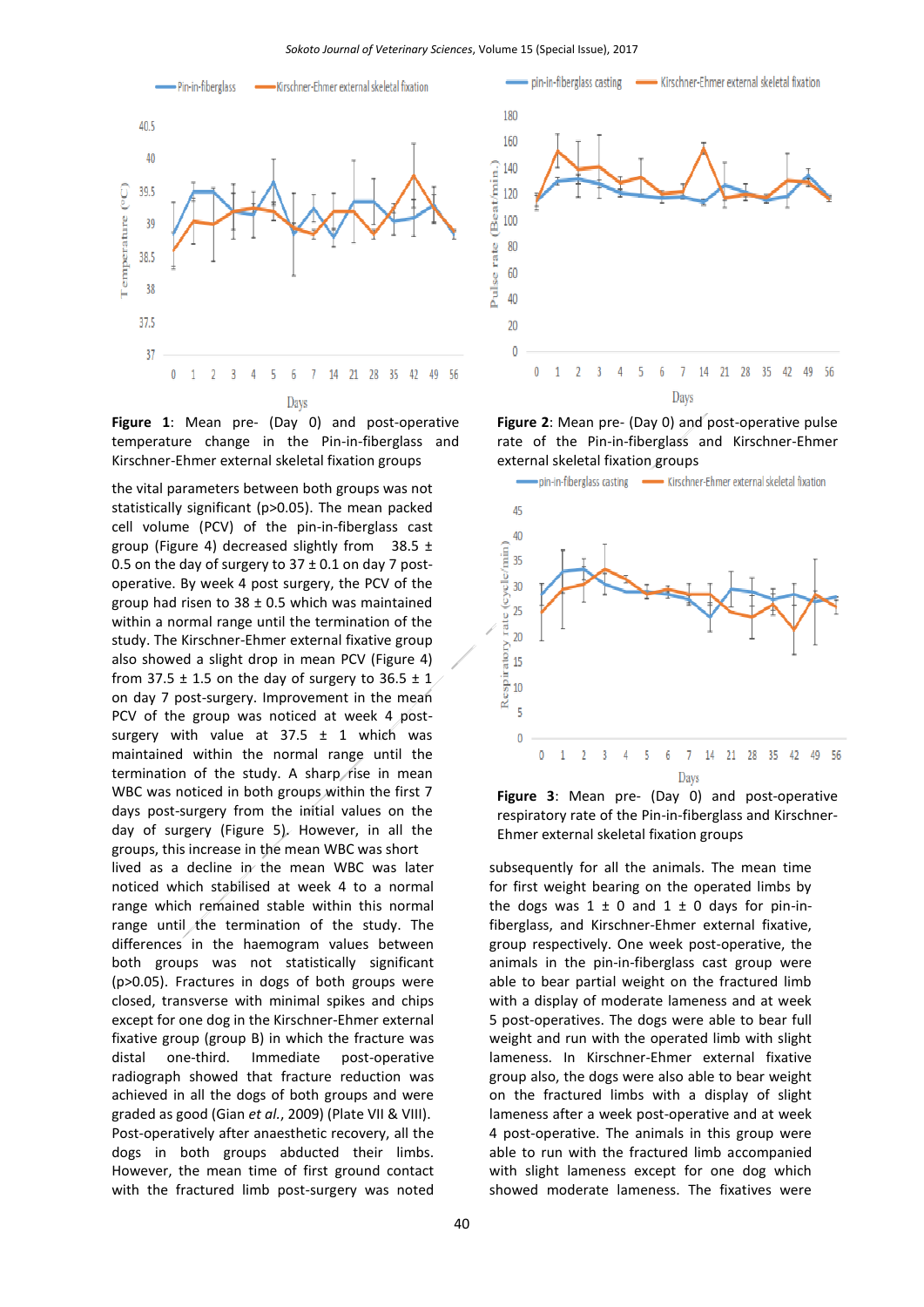

**Figure 4:** Mean Pre (week 0) and Post-operative packed cell volume (PCV) count plotted against the number of weeks for dogs of Group A, and B (Pin-infiberglass cast, and Kirschner-Ehmer external fixative) respectively (Normal PCV value: 35-55 %)



**Figure 5:** Mean Pre (week 0) and Post-operative total white blood cell (WBC) count plotted against the number of weeks for dogs of Group A, and B, (Pin-infiberglass cast, and Kirschner-Ehmer external) respectively (Normal WBC count: 6-17 X10<sup>9</sup>/L)



**Plate VII**: Postoperative lateral view radiograph of radiu-ulna fractures managed with pin-in- fiberglass cast (Group A, day 0) with apparent fracture gaps (arrow)

removed at the week 8 and 7, post-operative for the pin-in-fiberglass cast and Kirschner-Ehmer external fixative group respectively. Postoperative radiographic follow-ups for both groups, at second week post reduction showed no remarkable difference from the day zero radiograph of the radius-ulna fractures with (Fractures with) no periosteal reaction with a reduction in size of fracture line (Plate X). Radiographically, the fractures in the pin-in-fiberglass cast groups were



**Plate VIII**: Postoperative lateral view radiograph of radius-ulna fractures managed with Kirschner-Ehmer external fixative (Group B, day 0) with apparent fracture gaps (arrow)

evidence of reduction in the size (of) fracture line. However minimal soft tissue and periosteal reaction were evident in all the groups. At week 4, the pin-in-fiberglass cast showed a decline in fracture lines with minimal periosteal reaction (Plate IX). In the Kirschner-Ehmer external fixative group also, there was evidence of minimal observed to heal at 8 weeks post-operative (Plate XI) and 7 weeks post-operative for the Kirschner-Ehmer external fixative group (Plate XII)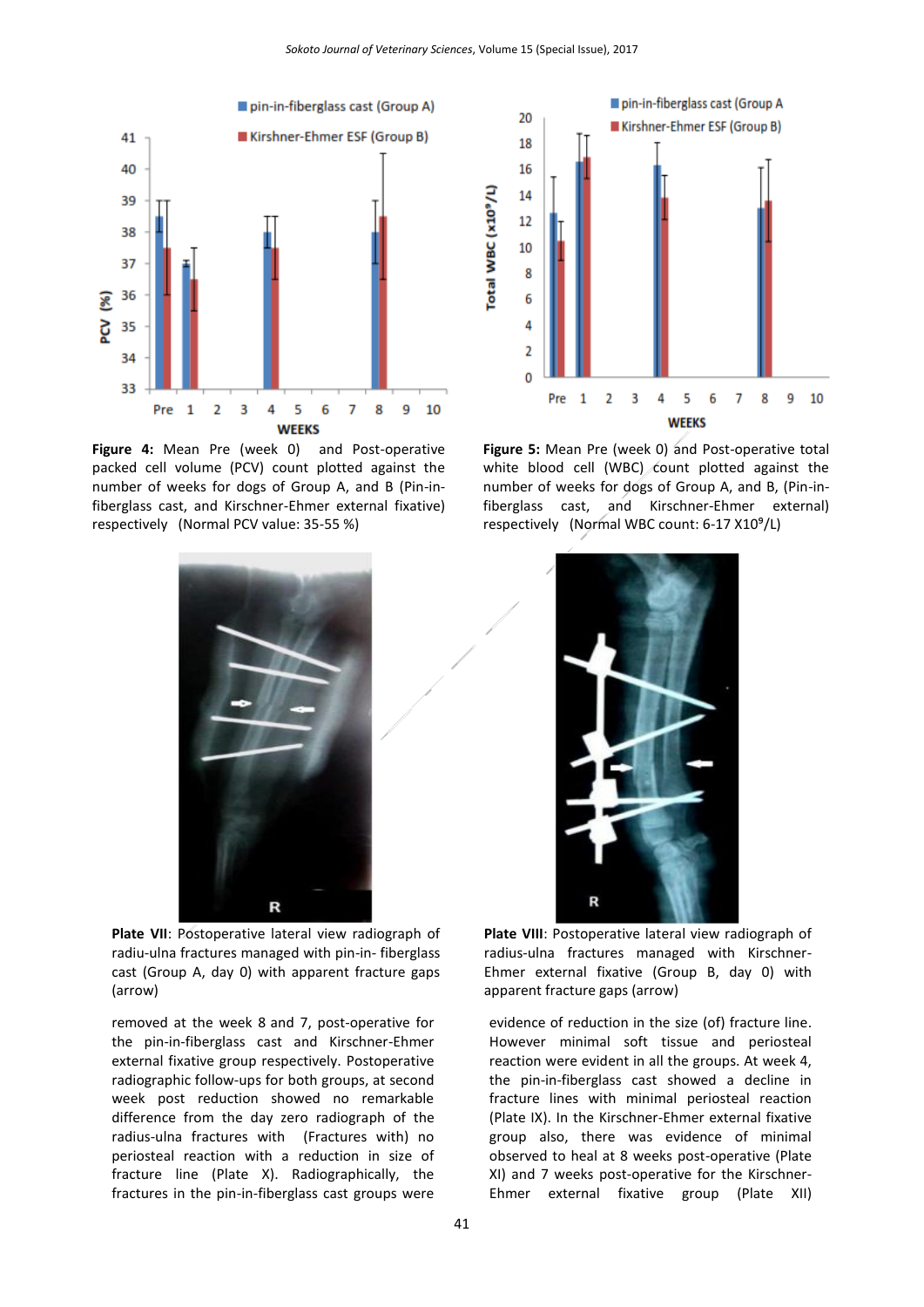

**Plate IX**: Postoperative lateral view radiograph of radius-ulna fractures managed with pin-in fiberglass cast (Group A, 4 weeks). Fracture lines declined with increased callus formation (arrow)



Plate XI: Postoperative lateral view radiograph of radius-ulna fractures managed with pin-in fiberglass cast (Group A, 8 weeks). Complete disappearance of fracture lines, decline in external callus size. Bones started to reform their shapes

respectively. After the removal of the fixative device, the functional and cosmetic result in comparison with the contralateral limbs were Various complications were seen in both groups. In pin-in-fiberglass cast group, cast related complications were noticed. Cast sores were noticed at week 6 post-operative at the proximal aspect of the forelimb which was located cranially



Plate X: Postoperative lateral view radiograph of radius-ulna fractures managed with Kirschner-Ehmer external fixative (Group B, 4 weeks). Fracture lines declined and callus formation continued (arrow)



Plate XII: Postoperative lateral view radiograph of radius-ulna fractures managed with Kirschner-Ehmer external fixative (Group B, 7 weeks). Complete disappearance of fracture line, and decline in external callus (arrow) Bones started to reform their shape

evaluated and were graded as excellent for both groups.

and caudally, distal to the olecranon in one dog. In the Kirschner-Ehmer external fixative group, there was pin loosening and serous drainage from pin holes of the proximal segments at week 5 postoperative in one dog.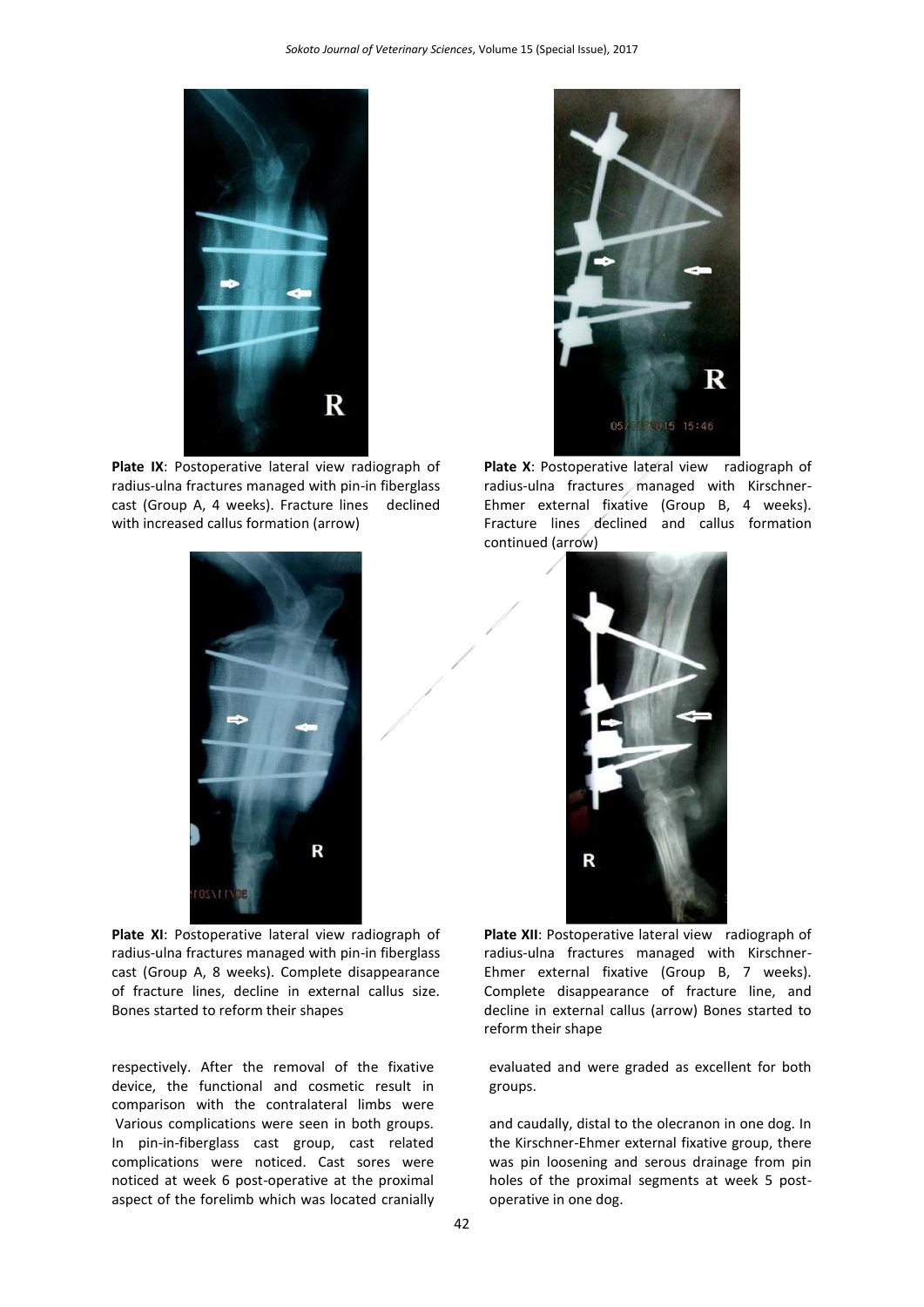#### **Discussion**

The primary aim of fracture repair is to achieve the fastest possible healing and enable the patient to function normally by allowing early walking (Aron, 1998; Shahar, 2000). The healing of fractures of the radius-ulna bones managed by two different reduction techniques was comparatively evaluated. The rise in temperature of the dogs in both group post-surgery which peaked at day 2 and 4 for the pin-in-fiberglass cast and Kirschner-Ehmer external fixative group respectively, and return back to normal on subsequent days may be attributed to increase in basal metabolic rate of the dogs due to pains. Both groups showed a slight drop in PCV within first week of post-operative. This could be attributed to intra operative blood loss observed in less invasive surgery like external skeletal fixation (Slatter, 1985). The moderate leukocytosis observed in both groups one week post-operative was attributable to tissue damage and inflammatory response following surgery (Gerstenfeld *et al.,* 2003), which according to Bush (1991) could manifest even as early as the first 12- 36 hours after surgery.

The early weight bearing of the dogs in the pin-infiberglass cast group and good joint mobility within the first 24 hours post-operative was comparable to the Kirschner-Ehmer external fixative group in which it was also observed that the dogs were able to bear weight with good joint mobility within the first 24 hours post-operative. This early weight bearing observed could be attributed to the optimum stabilization and better load sharing ability of the fixative devices (Nnaji *et al.*, 2015), and also the analgesic effect provided by the Diclofenac Sodium therapy. According to Ozsov & Altunatimaz (2003) early weight bearing observed is important development with respect to avoiding possible complications such as joint stiffness, bone and muscle atrophy, by allowing early return to function of the extremities.

The evidence of early callus formation and fracture gap bridging at 8 week in the pin-in-fiberglass cast group was comparable to Kirschner-Ehmer external fixative groups which healed at 7 weeks. These could be ascribed to the less interfragmentary distance and a good interfragmentary stability offered by the pin-infiberglass cast technique post fracture reduction. While it was reported (Harari *et al.*, 1996; Permattei *et al.*, 2006) that fractures treated with external fixators healed with very minimal external callus formation. In this study, the pin-in-fiberglass technique showed very minimal callus size which suggests minimal interfragmentary movement at the fracture sites. The post-operative radiographic rechecks were difficult with external fixators, because of the superposition of the fixator elements onto the fracture (Kowalski *et al*., 1996) which we also encountered in this study with the

Kirschner-Ehmer external fixative group. Repeated exposures were required, often with some degree of obliquity to avoid interference from the fixator, with a subsequent increase in X-ray exposure cost and time required by the procedure. But because of the radiolucency property of the fiberglass cast, such radiographic interference was minimal from every angle in the pin-in-fiber glass cast group.

The absence of any early complication in the first 2 weeks post-operative suggested an adequate and proper application of the fixative devices in the two groups. According to Tomlinson (1991), early complication such as edema distal to the cast was the most important indication of wrongly applied cast which was not observed in the pin-infiberglass glass group. This may be partly due to the minimal and uniform tension that was employed during the application of the cast. However, the cast sores observed at the later time could be associated with the dogs spilling their drinking water on themselves which soaked the cast padding thus causing rub sores by the cast edges. The sores were treated by tucking in more cotton wool padding around the open end of the cast along with daily cleaning of the injury using 0.05% chlorhexidine gluconate (Purit® SaroLifecare Ltd, Ibadan, Nigeria). The sore healed after five days of treatment. The serous drainage from pin holes especially those of the proximal fragments in the Kirschner-Ehmer external fixative group was as a result of pin loosening at the bone-pin interface which was the weakest link in the external skeletal fixation have been reported (Permattei *et al.*, 2006). The fact that these complications occurred in the pins placed in the proximal fragments suggested that these may be a result of the area being covered with a more prominent muscle mass found in the proximal aspect of the forearm when compared to the distal part and also the higher activities of the dogs due to advancement in healing at the fracture sites (Ozsov & Altunatimaz, 2003; Sereda *et al.*, 2009). This was taken care of by loosening the clamps of the affected pins, squeezing the pins together, and retightening the clamps under sedation. This was followed by daily cleaning of the Skin-pinhole interface with 0.05% chlorhexidine gluconate. Drainages resolved before week 6 post-operative. One would expect that such complication of pin loosening should be seen in the pin-in-fiberglass cast, but such was not observed post removal of the cast in this study. This was attributed to the flexibility in pin positioning since all the four transfixation pins did not necessarily have to be inserted in a linear fashion unlike in the Kirschner-Ehmer external fixator, which made it possible to identify safe corridor for pin insertion thus avoiding area with prominent muscle mass. Type I external fixators can be applied to radius- ulna fracture cases of all ages (Lewis *et al*., 1993).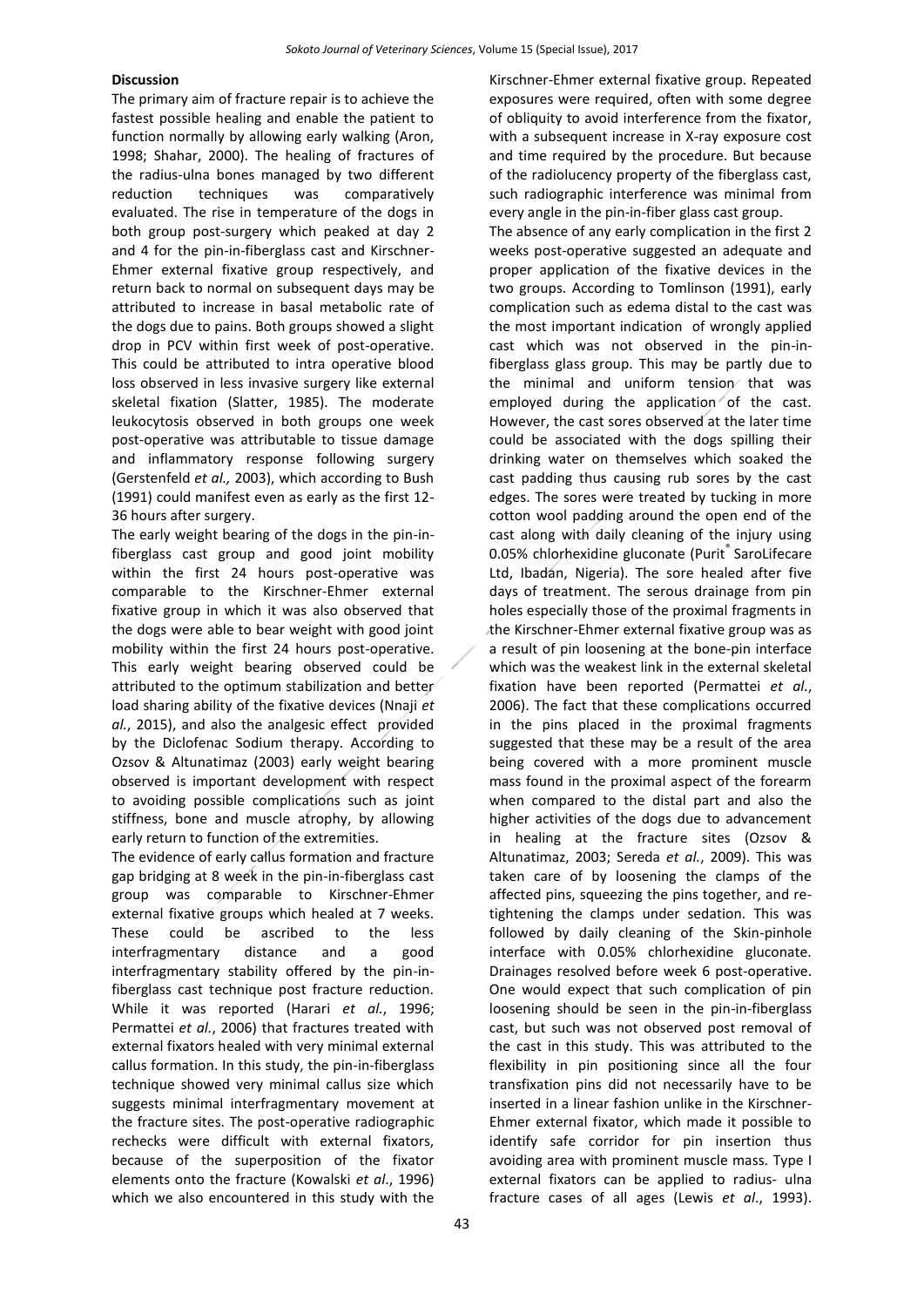Likewise in this study, location of the fractures especially in the dog with its fractures located at the distal one-third did not cause any problem with respect to application of the fixator or the healing of the fracture as both dogs with radiusulna fractures in the Kirschner-Ehmer external fixative group healed at the same time. The fact that radius-ulna fractures to which pin-infiberglass cast were applied using the closed method healed in a short period without major complications, once again proved the significance of biological fixation.

#### **References**

- AbdulRahman HI, Mohammed A & Bukar MM (2006). A retrospective study of fracture cases presented to University of Maiduguri Veterinary Teaching Hospital. *Nigerian Veterinary Journal*, **27**(3): 25-35.
- Ann LJ & Dianne D (2005). Stabilizing a Transverse or Short Oblique Diaphyseal Fracture with a Type Ib External Fixator. *In*: Atlas of Orthopedic Surgical Procedure of the Dog and Cat. Elsevier Saunders, St. Louis, Missouri: Pp 122-123*.*
- Aron DN (1998). Practical Techniques for Fractures. *In*: Current Techniques in Small Animal Surgery (MJ Bojrab, editor) fourth edition, Philadelphia. Pp 934-941.
- Bennour EM, Abushhiwa MA, BenAli L, Sawesi OK, Marzok MA, Abuargob OM, Tmumen SK, Abdelhadi JA, Abushima MM, Benothman ME, Said EM & El-Khodery SA (2014). A retrospective study on appendicular fractures in dogs and cats in Tripoli-Libya. *Journal of Veterinary Advances*, **4**(3): 425- 431.
- Bini J & Syam KV (2014). External fixation for fracture management in animals. *International Journal of Scientific Research*, **3**(7): 506-508.
- Bush MB (1991). *Interpretation of Laboratory Results for Small Animal Clinicians*, first edition. Wiley-Blackwell, Oxford. Pp 56- 72.
- Fox SM, Bray JC, Guerin SR & Burbridge, HM (1995). Antebrachial deformities in the dog: Treatment with external fixation. *Journal of Small Animal Practice*, **36**(7): 315-320.
- Gerstenfeld LC, Cullinane DM & Barnes GL (2003). Fracture healing as a post-natal developmental process: Molecular, spatial, and temporal aspects of its regulation, *Journal of Cell Biochemistry*, **88**(5): 873–884.
- Gian LR, Günter S & Paolo B (2009). Treatment of 30 angular limb deformities of the antebrachium and the crus in the dog

In this study, in which pin-in-fiberglass glass cast was comparatively evaluated with a type I Kirschner-Ehmer external fixative in the management of radius-ulna fractures in dogs, early return to function of the extremities, sufficient fracture stability, minimal callus formation, short healing period, minimal technicalities in its application, minimal complications, excellent functional and cosmetic result concludes that pinin-fiberglass cast should be used as a satisfactory substitute to type I Kirschner-Ehmer external fixatives in appropriate cases.

> using circular external fixators. *The Open Veterinary Science Journal*, **3**(1): 41-54.

- [Greg H](http://www.ncbi.nlm.nih.gov/pubmed/?term=Harasen%20G%5Bauth%5D) (2003). Common long bone fracture in small animal practice. *Canadian Veterinary Journal*, **44**(6): 503–504.
- Harari J. Seguin B. Bebchuk  $\bar{X}$  & Lincoln J (1996). Closed repair of tibial and radial fractures with external skeletal fixation. *Compendium of Continuing Education for Practicing Veterinarians,* **18**: 651-665.
- Hassan AZ & Hassan FB (2003). Orthopedic Surgery. *In*: An Introduction to Veterinary Practice. Ahmadu Bello University Press Limited, Zaria. Pp 312-340.
- Hernigou P (2016). History of external fixation for treatment of fractures. *International orthopaedics*. doi: 10.1007/s00264-016- 3324-y.
- Lewis KM, Breidenbach L & Stader O (1993). The Stader reduction splint for treating fractures of the shaft of the long bones. *Clinical Orthopedic and Related Research,*  **293**: 3-7.
- Marturano JE, Benjamin CC, Melissa AB, Shannon LO, John JW & Kristen LB (2008). An improved murine femur fracture device for bone healing studies. *Journal of Biomechanics,* **41**(6): 1222-1228.
- Nnaji OT, Kene COR & Udebgunam OS (2015). Osteomedullography of tibial fractures immobilized with different fixators in mongrel dogs. *Animal Science Report,*  **9**(3): 114.
- Ozsov S & Altunatimaz K (2003). Treatment of extremity fractures in dogs using external fixators with closed reduction and limited open approach. *Veterinary Medicine-Czech,* **48**(5): 133-140.
- [Paul GW](http://www.ncbi.nlm.nih.gov/pubmed/?term=Paul%20GW%5BAuthor%5D&cauthor=true&cauthor_uid=12613073) (2003). The history of external fixation. *[Clinics in Podiatric Medicine and](http://www.ncbi.nlm.nih.gov/pubmed/12613073)  [Surgery](http://www.ncbi.nlm.nih.gov/pubmed/12613073)*, **20**(1): 1-8.
- Permattei D, Flo GL & Charles D (2006). *Small Animal Orthopedics and Fracture Repair*. Forth edition. Saunders Elsevier, St Louis, Missouri. Pp 21-439.